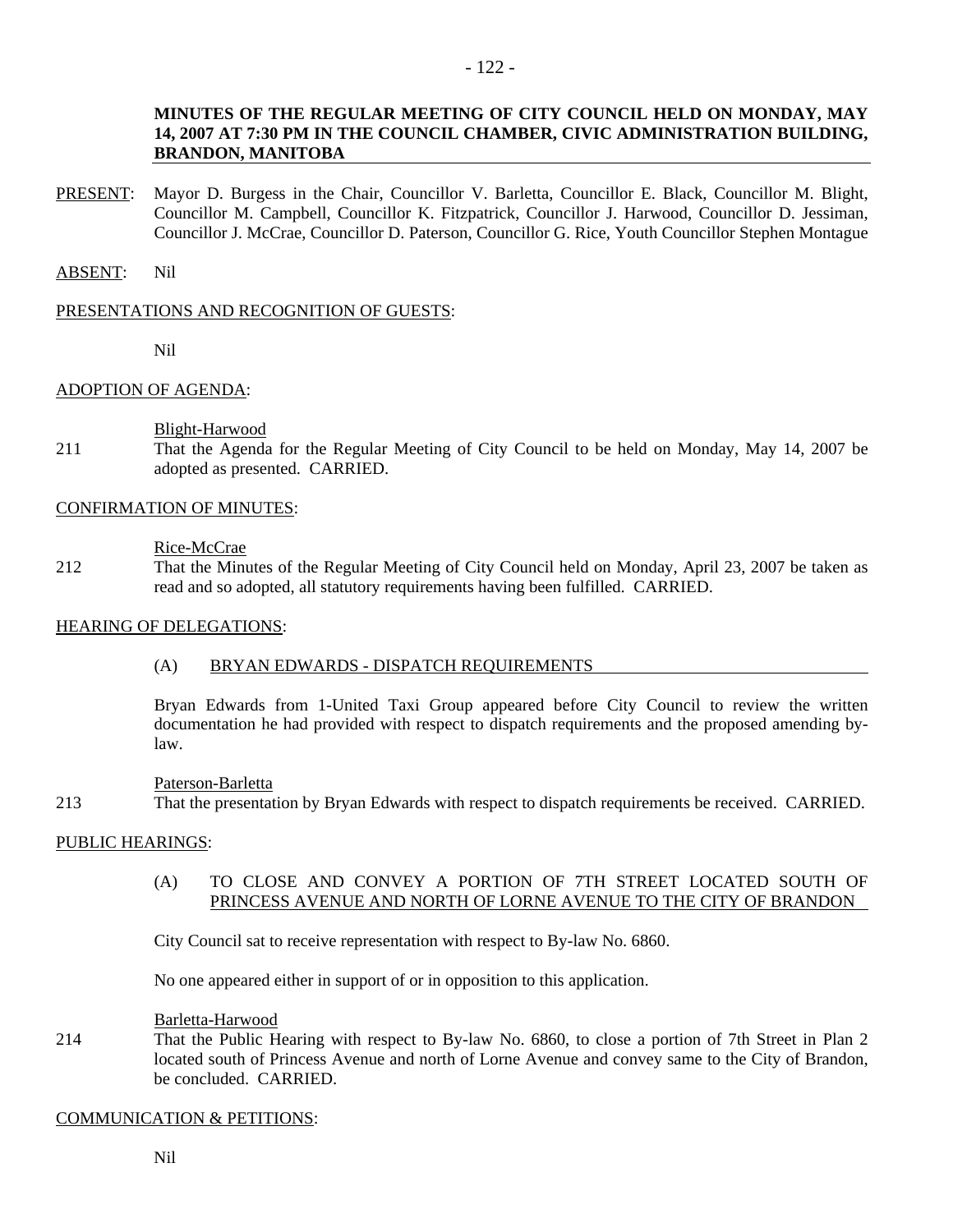# COMMITTEE REPORTS:

## (A) AUDIT AND FINANCE COMMITTEE REPORT - MAY 1, 2007

Considered was a report from the Audit and Finance Committee dated May 1, 2007.

## Blight-McCrae

215 That the Audit and Finance Committee report of its May 1, 2007 meeting be received. CARRIED.

## Blight-Harwood

216 That the 2006 City of Brandon Financial Report be received as presented. CARRIED.

## (B) PERSONNEL COMMITTEE REPORT - APRIL 30, 2007

City Council considered a report from the Personnel Committee dated May 7, 2007 with respect to the above.

## McCrae-Blight

217 That the report of the Personnel Committee of its meeting held April 30, 2007 regarding the non-union pay administration program and salary increases be received. CARRIED.

## McCrae-Blight

218 That the City of Brandon authorize an amount equal to 1.5% (\$69,730) of the 2006 non-union salary for increasing salaries as required to maintain the corporate rate, and an amount equal to 2% (\$92,970) for providing performance increases, where appropriate, in accordance with the non-union pay administration program. CARRIED.

## (C) POVERTY COMMITTEE VERBAL REPORT - MAY 14, 2007

 Brandon, Manitoba May 14, 2007

Mayor and Councillors City of Brandon

Councillor Rice provided a verbal report from the Poverty Committee with respect to a letter that had been sent by the Committee to each political party seeking election in the May 22, 2007 Provincial Election whereby the letter requested responses to several question with respect to social assistance. He reported that to date, responses had been received from the Green Party and the current Government.

## (D) GENERAL MUSEUM ADVISORY COMMITTEE VERBAL REPORT - MAY 14, 2007

 Brandon, Manitoba May 14, 2007

Mayor and Councillors City of Brandon

Councillor Black provided a verbal report with respect to the General Museum Advisory Committee whereby he announced the Committee would hold its inaugural meeting on June 6, 2007 to get the Committee up and running.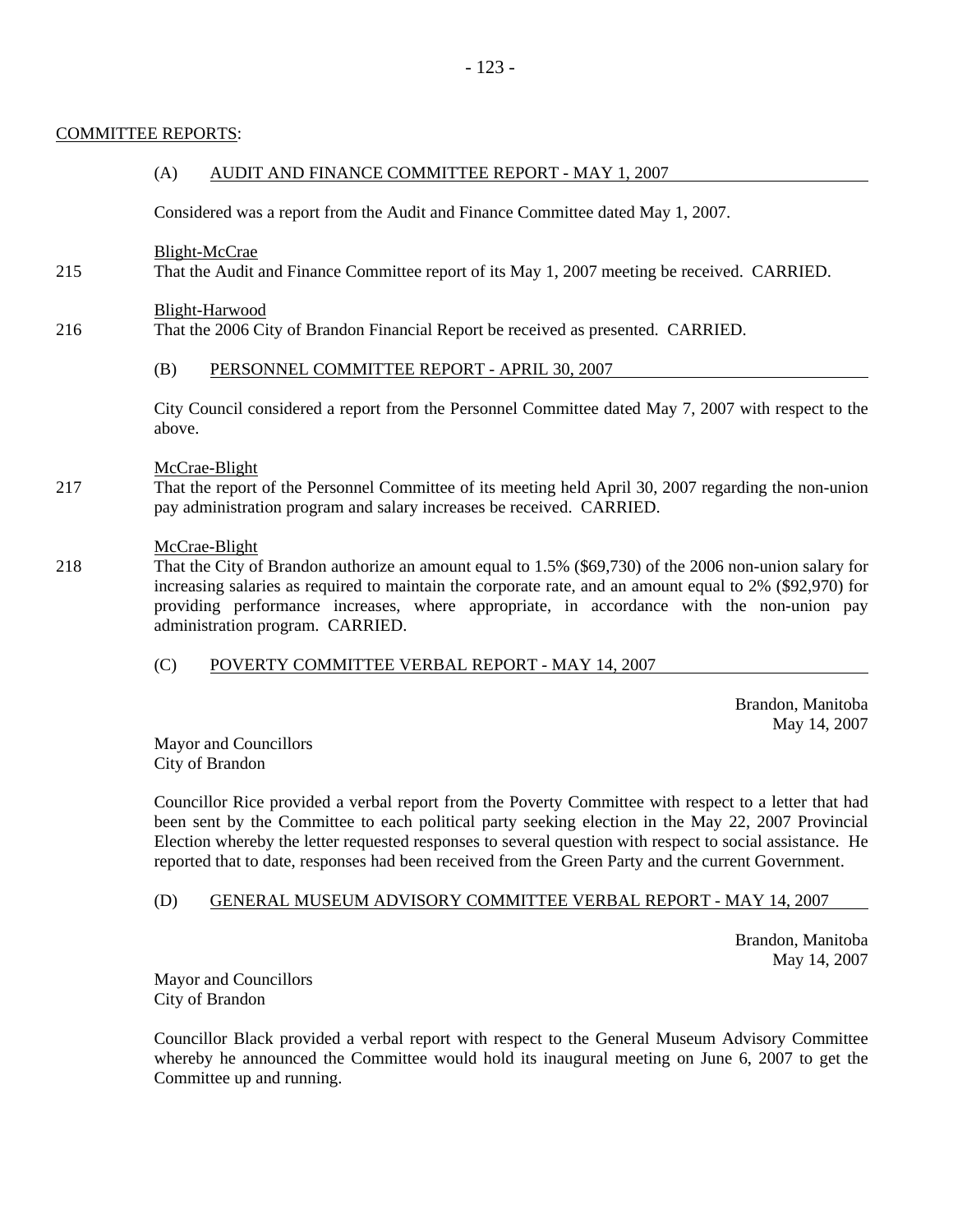## (E) JOINT TASK FORCE - CITY OF BRANDON AND BRANDON SCHOOL DIVISION VERBAL REPORT - MAY 14, 2007

 Brandon, Manitoba May 14, 2007

Mayor and Councillors City of Brandon

Councillor Blight provided a verbal report with respect to the Joint Task Force between the City of Brandon and the Brandon School Division whereby he announced their meeting had been postponed to May 24.

Paterson-McCrae

219 That the verbal reports by Councillors Rice, Black and Blight with respect to the Poverty Committee, the General Museum Advisory Committee and the Joint Task Force, be received. CARRIED.

#### ENQUIRIES:

## (137) DEVELOPMENT PLAN AMENDMENT APPLICATION IN THE RURAL MUNICIPALITY OF CORNWALLIS - YOGESH GORADIA O/B/O NEIL D. AND CORIANNE CHAPMAN

Councillor Paterson referred to the recent development plan amendment application in the Rural Municipality of Cornwallis by Yogesh Goradia on behalf of Neil D. and Corianne Chapman and enquired whether or not any further discussions on the issue had taken place between the City of Brandon and the Rural Municipality of Cornwallis and further whether or not any response on the above had been received from the Province of Manitoba.

His Worship the Mayor advised that no further discussions had taken place between the City of Brandon and the Rural Municipality of Cornwallis after the Brandon and Area Planning District Board Meeting whereby it was decided by a vote of 5 to 4 to refer it back to the Province of Manitoba to work with the developer and no formal response had yet been received from the Province.

### (138) CITY PAGE ADVERTISEMENT - PESTICIDE BY-LAW

Councillor Paterson referred to the City of Brandon Pesticide By-law and noted that at this time of year, everyone had questions regarding same. He enquired whether or not an advertisement on the Brandon Sun City Page outlining the major issues of the by-law could be considered.

His Worship the Mayor advised that the by-law itself could be viewed under the By-law Section of the City of Brandon website, with the full Pest Management Plan available in the Operations Section of that same website, but agreed to take the matter of City Page advertising under advisement.

## (139) SPECIAL CLEAN-UP ACTIVITIES RE: 125 BIRTHDAY CELEBRATIONS

Councillor Paterson noted that a number of visitors to the City were expected to attend special events in conjunction with Brandon's 125 Birthday and enquired whether or not any special clean-up activities were planned to ready the City for those visitors.

At the request of the Chair, the City Manager responded that the City had a growing group of volunteers with the Communities in Bloom Program dedicated to keeping our City clean and every effort would be made to have the City in tip top shape for the upcoming celebrations.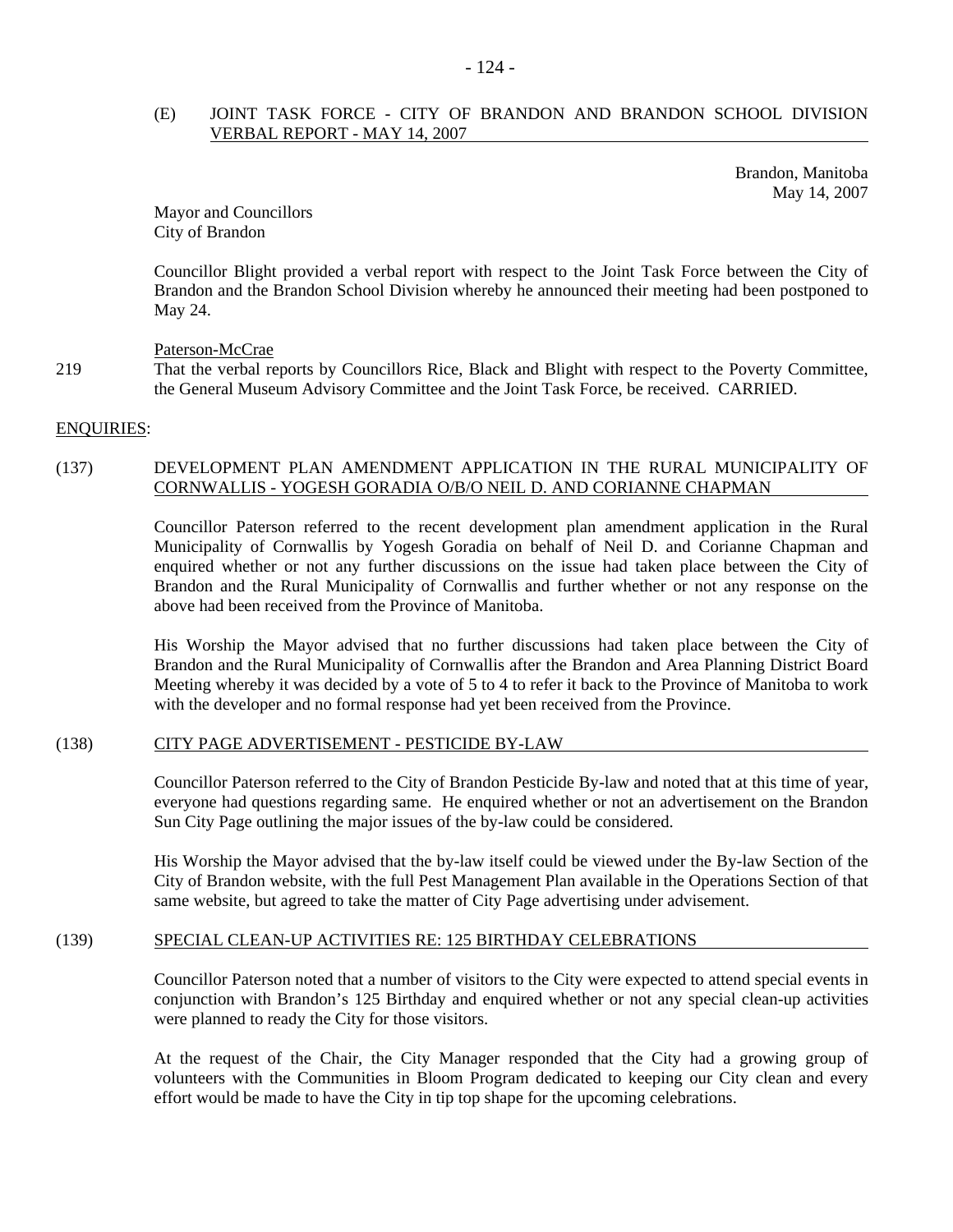# (140) COMMUNICATION PLAN UPDATE

Councillor Fitzpatrick referred to previous discussions on a communication plan for the City of Brandon and requested a status update on same.

At the request of the Chair, the City Manager responded that the communication plan was moving forward and further, that the appropriate City staff had been assigned to work on their respective areas. He advised that a written update would be provided to City Council in the near future.

# (141) NON-UNION PAY ADMINISTRATION PLAN OVERVIEW

Councillor Fitzpatrick referred to a previous item of business at this meeting whereby City Council approved a pay increase for City of Brandon non-union employees and enquired whether or not an overview of the Non-Union Pay Administration Plan could be provided to City Council.

At the request of the Chair, the City Manager advised that same would be provided to all members of City Council.

# (142) PROPOSED WEST END DOG PARK

Councillor Fitzpatrick advised that he had received several enquiries recently from area residents regarding the proposed dog park for the west end of the City and enquired whether or not an update on same could be provided.

At the request of the Chair, the General Manager of Operations responded that additional dog parks were part of the Recreation Master Plan, however the focus for 2007 was a dog park for the east end and other areas of the City would be looked at in 2008.

# (143) RECREATION CENTRE GOLF COURSE AND CURLING CLUB - UPDATE

Councillor Fitzpatrick referred to the Recreation Centre Golf Course and Curling Club and enquired whether or not an update on the status of same could be provided.

At the request of the Chair, the General Manager of Operations advised that the request for proposals had now closed and an update would be provided to City Council in the very near future.

# (144) 34TH STREET AND RICHMOND AVENUE RECONSTRUCTION

Councillor Fitzpatrick referred to the proposed reconstruction at 34th Street and Richmond Avenue and requested an update on same.

At the request of the Chair, the General Manager of Development Services advised that the design process was currently underway, construction was scheduled to begin mid to late summer and the upgrades were to be completed by late fall of 2007.

# (145) CITY PLANNER POSITION - STATUS UPDATE

Councillor Barletta referred to the City Planner position which had been advertised recently and enquired as to the status of that job posting.

At the request of the Chair, the City Manager responded that the competition had closed, interviews were currently being conducted and an offer of employment to an individual was expected by the end of the May.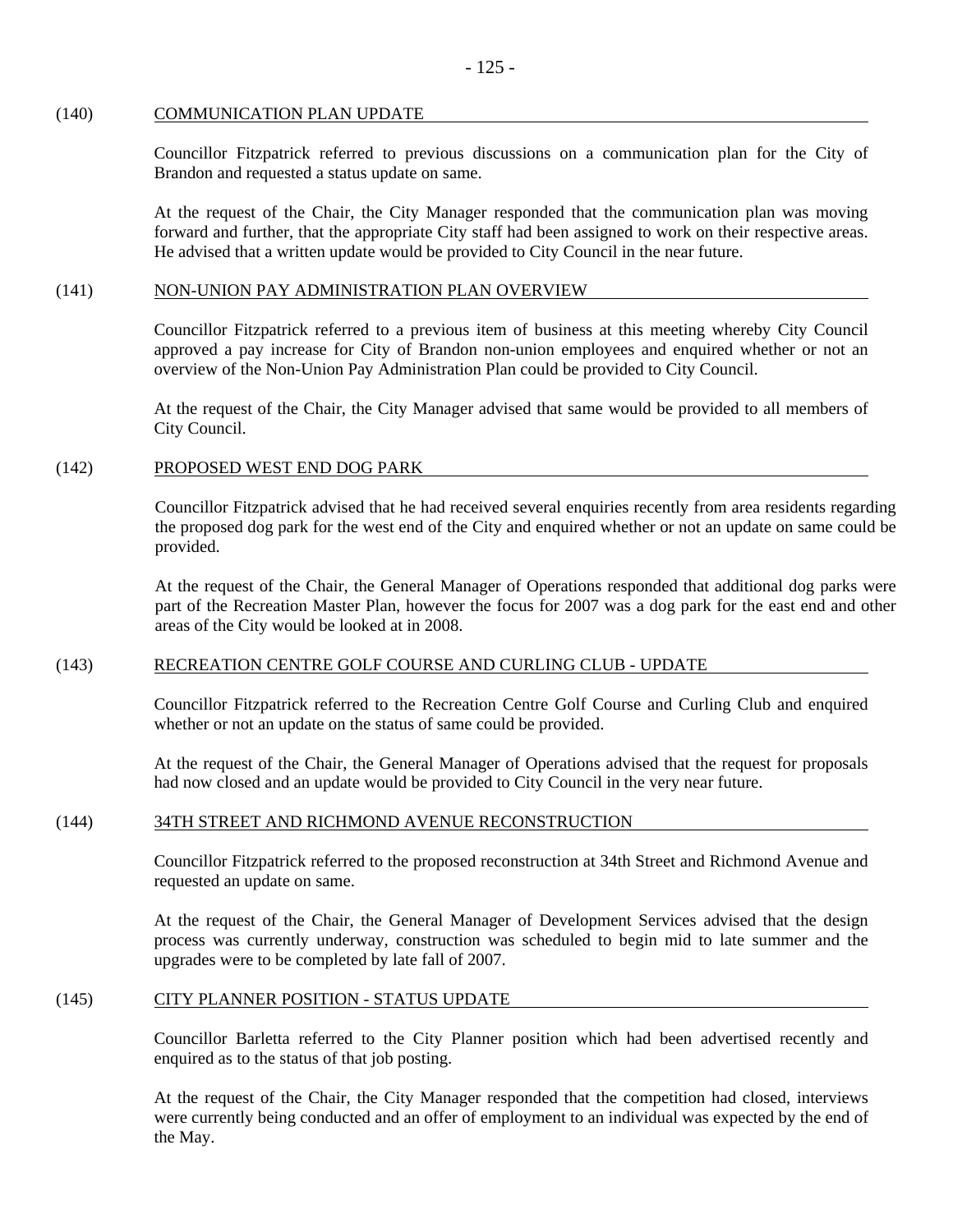## (146) POTENTIAL HOUSING DEVELOPMENT SITES

Councillor Black referred to recent discussions surrounding housing developments in and around the City of Brandon and noted that he had received calls from area residents enquiring as to the amount of vacant properties in the City that were appropriately zoned for housing projects. He enquired whether or not it was possible for City Council to be provided with a map, inclusive of property owners, of vacant properties zoned for housing. He further enquired whether or not the same type of map could be made available for the Rural Municipalities of Cornwallis and Elton.

His Worship the Mayor agreed to take this matter under advisement.

## (147) BOULEVARD MAINTENANCE - DANDELIONS

Councillor Black noted that he had received numerous calls recently from area residents regarding boulevards overrun with dandelions. He enquired what was currently being done to control dandelions, whether or not the property owners who maintained the boulevards were responsible for same and if there were there any public educations sessions planned on the use of non-toxic options for the control of dandelions.

His Worship the Mayor advised that the policy of the City of Brandon, as it was for most Canadian cities, was not to spray for dandelions given the short period in which they lasted. He further advised that property owners were only expected to cut the boulevards not to eradicate the dandelions.

Further to this issue and at the request of the Chair, the General Manager of Operations advised that dandelions will grow more in unhealthy grass, therefore keeping grass healthy and well maintained would be an economical, safe way to discourage dandelion growth.

### (148) 1ST STREET AND LORNE AVENUE DRAINAGE ISSUES

Councillor Black noted that heavy rains caused a huge puddle to form at the corner of 1st Street and Lorne Avenue which created hazardous driving conditions. He enquired whether or not the Province of Manitoba could be contacted to rectify this problem.

His Worship the Mayor agreed to take this matter under advisement.

### (149) CELL PHONE USE BY DRIVERS

Councillor Black referred to a previous enquiry by Councillor Paterson regarding the use of cell phones while driving in the City of Brandon. He noted that at that time, the response had been that cell phone usage by drivers was regulated by the Province of Manitoba and the City had no jurisdiction to regulate same. He further noted that since that time, he had had numerous complaints from area residents about the dangers of cell phone usage by drivers. He enquired whether or not this issue could once again be looked at by the City and consideration given to the prospect of lobbying the Provincial Government to enact some form of legislation in that regard.

His Worship the Mayor agreed to take this matter under advisement.

Further to this issue, Councillor Campbell noted that several cities in the United States had outlawed the use of cell phones by drivers, particularly for text messaging, and enquired whether or not same could be considered for the City of Brandon or even the entire Province.

His Worship the Mayor advised that the City of Brandon had no jurisdiction in that regard, as same was enforced under The Provincial Highway Traffic Act, however he agreed to take this matter under advisement in conjunction with Councillor Black's enquiry.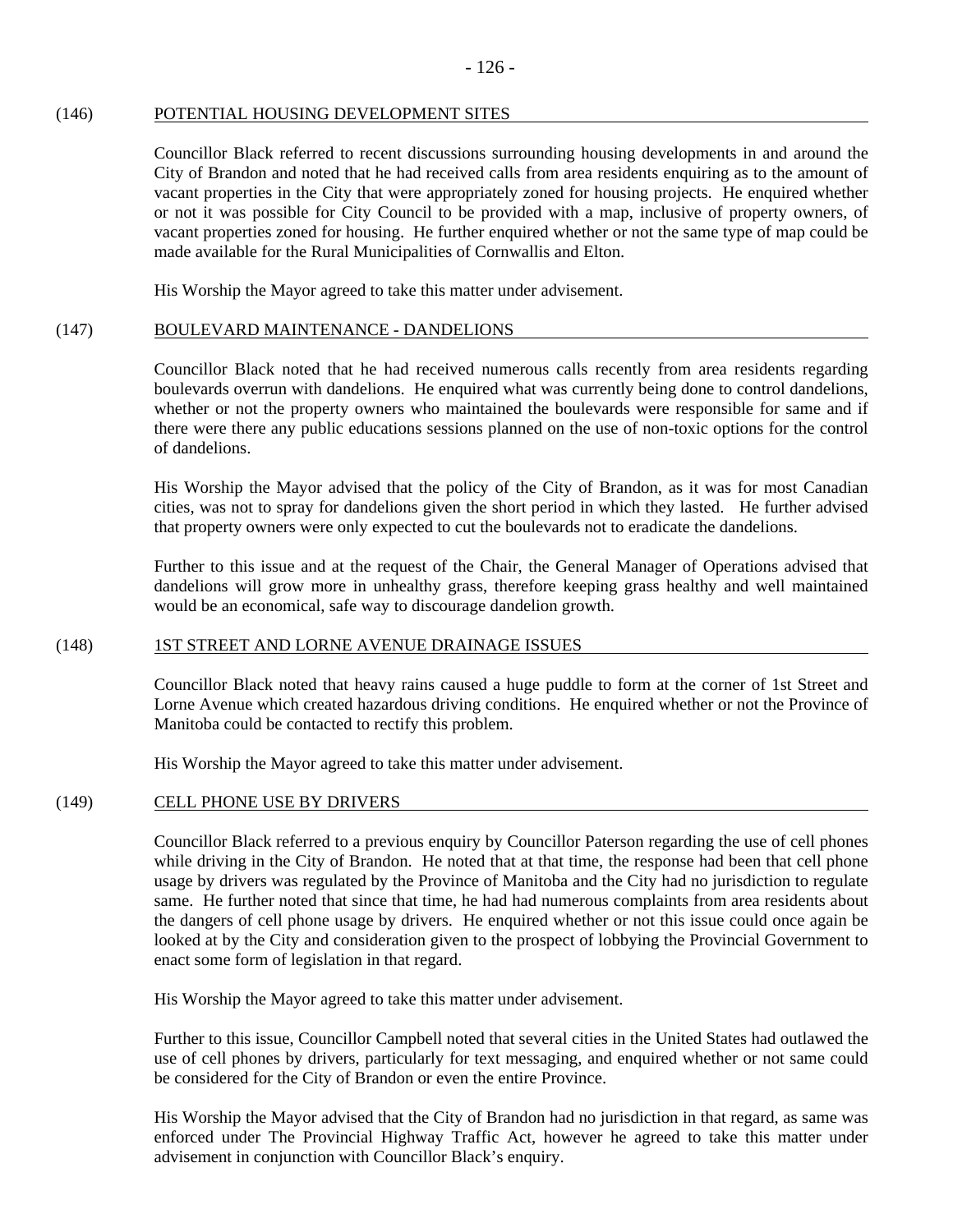#### (150) BIG TRUCKS USING CITY STREETS

Councillor Black advised that he had received numerous calls recently from residents complaining about the number of big trucks using City streets. He noted that they were concerned about the damage to the streets from the heavy trucks and enquired whether or not the Provincial Government could be contacted to review this matter and change regulations on the size and weights of vehicles allowed on City streets.

His Worship the Mayor agreed to take this matter under advisement.

### (151) INFRASTRUCTURE

Councillor Black noted that City Council had been advised a few months ago that a system for determining the infrastructure requirements of the City was being worked on and that such a system was to provide a tool for planning priorities for infrastructure spending. He enquired as to when a report on the development of this system was expected.

His Worship the Mayor agreed to take this matter under advisement.

## (152) GAMBLING - CASINOS AND VIDEO LOTTERY TERMINAL PARLORS

Councillor Black referred to a letter sent to the Province of Manitoba by the City of Brandon whereby City Council's support for a horse park in Brandon was expressed. He noted that the horse park was not viable without the installment of 150 video lottery terminals (VLT's) of which 80% of the profits would go to the horse park and 20% would go to the Province of Manitoba. He noted that in the subject letter, the City only expressed hope that a positive arrangement between the Province of Manitoba and the horse park owners regarding the VLT's could be reached. He enquired whether or not the City supported only the horse park proposal or the proposal in its entirety, inclusive of the VLT's.

His Worship the Mayor advised that City Council supported the business venture itself but made it very clear at the time, that it would steer clear of the VLT discussions and leave that issue between the applicants and the Province of Manitoba.

### (153) RIDEAU PARK UPGRADES

Councillor Black referred to the recent upgrades to Rideau Park, including the removal of the lilac bushes. He enquired as to the plans to replace those bushes and the rest of the planned improvements to the park.

At the request of the Chair, the City Manager advised that removal of the bushes had been completed as part of a safety initiative as the heavy shrubs blocked visibility into the park. He further advised that improvements, including replacing the bushes with trees and less dense shrubbery would continue throughout 2007 as part of the overall City of Brandon Recreation Master Plan.

### (154) 22ND STREET AND FALCON CRESCENT

Councillor Campbell referred to a section of 22nd Street in the vicinity of Falcon Crescent whereby the pavement had broken up and noted that there was a sign posted advising motorists of the problem, but that transit buses forced to go around the sign were taking up a whole lane of traffic, causing problems for other vehicles in the area. She enquired as to when the required repairs were expected to be completed.

His Worship the Mayor agreed to take this matter under advisement.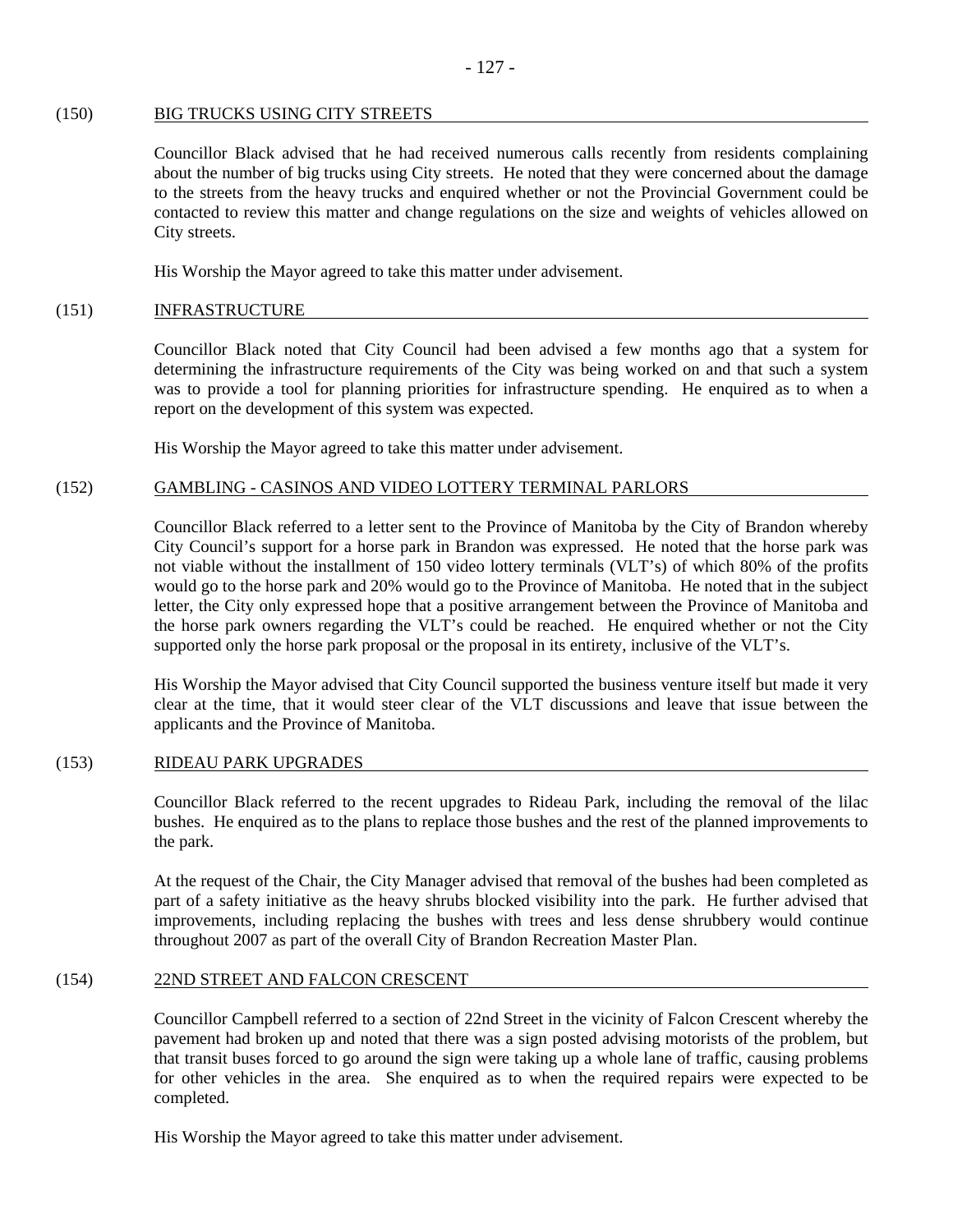## (155) FALCON PLACE CONDOMINIUMS - LOCAL IMPROVEMENTS TAX

Councillor Campbell advised that she had recently received a call from a resident of the Falcon Place Condominiums who enquired about a local improvement levy which had appeared on his 2007 tax statement. She enquired where the property owner could telephone to find out what the local improvement levy was for.

His Worship the Mayor advised that any property owners with questions regarding local improvement levies could telephone the City Clerk's Office or the Treasury Department at City Hall with their address and the staff could then provide the information on any levies for that property.

### (156) TAX PROPORTIONING - CONDOMINIUM OWNERS

Councillor Campbell referred to the fact that condominium (condo) owners were taxed at the same proportionate rate as single family dwelling home owners. She questioned the fairness of this proportioning given that condo owners were responsible for all maintenance and infrastructure improvements within their own complex and enquired whether or not this issue could be reviewed by City Administration and a report brought back to City Council.

Further to this issue, Councillor McCrae enquired whether or not a survey of how other Manitoba communities handled proportioning could be included with the above requested review.

His Worship the Mayor agreed to take this matter under advisement.

## (157) OPERATIONS DIVISION - VARIOUS ENQUIRIES

Councillor Jessiman advised that he had raised various enquiries with the General Manager of Operations who was to report back to him with her responses. Those enquiries involved a dust problem in the back lane along Richmond Avenue from 1st Street to Elderwood Drive, gravel left on boulevards from chip sealing work which caused problems for residents mowing boulevards, frost boils on streets in the Green Acres area, and property in the area from 17th Street East to 33rd Street East along Richmond Avenue being used as garbage dumping sites.

### (158) CITIZENS ON PATROL PROGRAM LINK ON CITY OF BRANDON WEBSITE

Councillor Blight enquired whether or not a link to information on the Citizens on Patrol Program could be established on the City of Brandon Website.

His Worship the Mayor agreed to take this matter under advisement.

### ANNOUNCEMENTS:

## CANADA GAMES SPORTSPLEX PADDLE POOL

Councillor Paterson announced that he had been advised that the paddle pool located at the Canada Games Sportsplex would not be open this summer. He advised that he had notified the staff at Kirkcaldy Heights School and requested that they notify the parent council.

### SOUTH CENTRE WARD MEETING

Councillor Rice announced that a South Centre Ward Meeting was to be held Thursday, May 17, 2007 at 7:30 p.m. at the South End Community Centre and invited all to attend.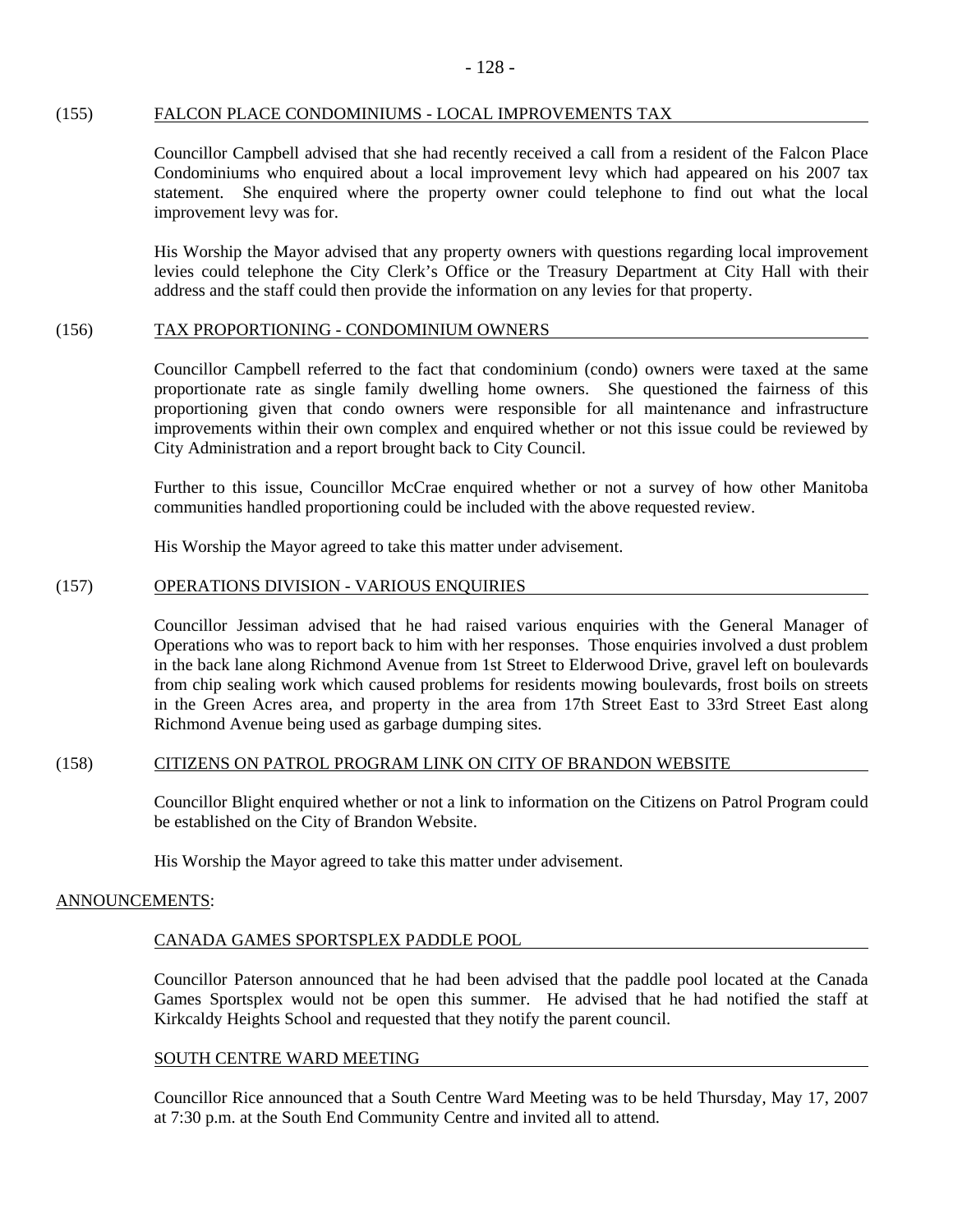## HOUSEHOLD HAZARDOUS WASTE DAY

Councillor Rice announced that Household Hazardous Waste Day was to be held Saturday, May 26, 2007 from 10:00 a.m. to 2:00 p.m. at the Civic Services Complex, 900 Richmond Avenue East.

### NEEPAWA PARK

Councillor Fitzpatrick announced that a meeting had been held recently regarding the plans for Neepawa Park. He advised that following the meeting, a survey was distributed to area residents and further that once the survey results were tabulated, a second meeting would be scheduled to discuss this issue.

### SPRING CLEAN-UP

Councillor Blight announced that spring clean-up was currently underway in the City of Brandon and would continue through to May 27, 2007.

## NEWSPAPER ARTICLE - CANADA'S 50 BEST PLACES TO LIVE

Councillor Black announced that he had recently read a newspaper article which reported the results of a survey of Canadians for the 50 best places to live. He further announced that he had been pleased to see that the City of Brandon placed 19 out of the 50 cities in the survey, well ahead of all the Alberta cities, and given that the annual incomes of Brandon residents were much lower than those of residents of Alberta cities, this was quite an accomplishment for our city.

## ACCOLADES - CITIZENS ON PATROL CONFERENCE ORGANIZERS

Councillor Blight announced that he had attended the annual Citizens on Patrol Conference held recently in the City of Brandon and expressed accolades to the organizers for a job well done. He noted that approximately 175 people from the 78 Citizens on Patrol Groups across Manitoba had attended and a good time was had by all.

## 125 BIRTHDAY CELEBRATIONS - GREAT GRANDSON OF THOMAS ROSSER

His Worship the Mayor stated that he was pleased to announce that Tyler Glen of Star FM 94.7 had researched the Rosser family and found the great grandson of General Thomas Rosser, who now resided in North Carolina, and had arranged for this gentleman to attend the 125 Birthday Celebrations on May 30, 2007. He added that General Rosser had been the individual who actually chose the site for Brandon and he looked forward to meeting a relative of that great man.

## GENERAL BUSINESS:

## (A) DOWNTOWN SUMMIT

Submitted for consideration was a report from His Worship the Mayor dated May 3, 2007 with respect to the above.

### Burgess-Barletta

220 That a Downtown Task Force be established with a mandate to develop and implement a Brandon organization similar in concept and purpose to Winnipeg's Centre Venture with a vision for downtown Brandon and to design and implement a communication plan to ensure the community is aware of actions and progress whereby: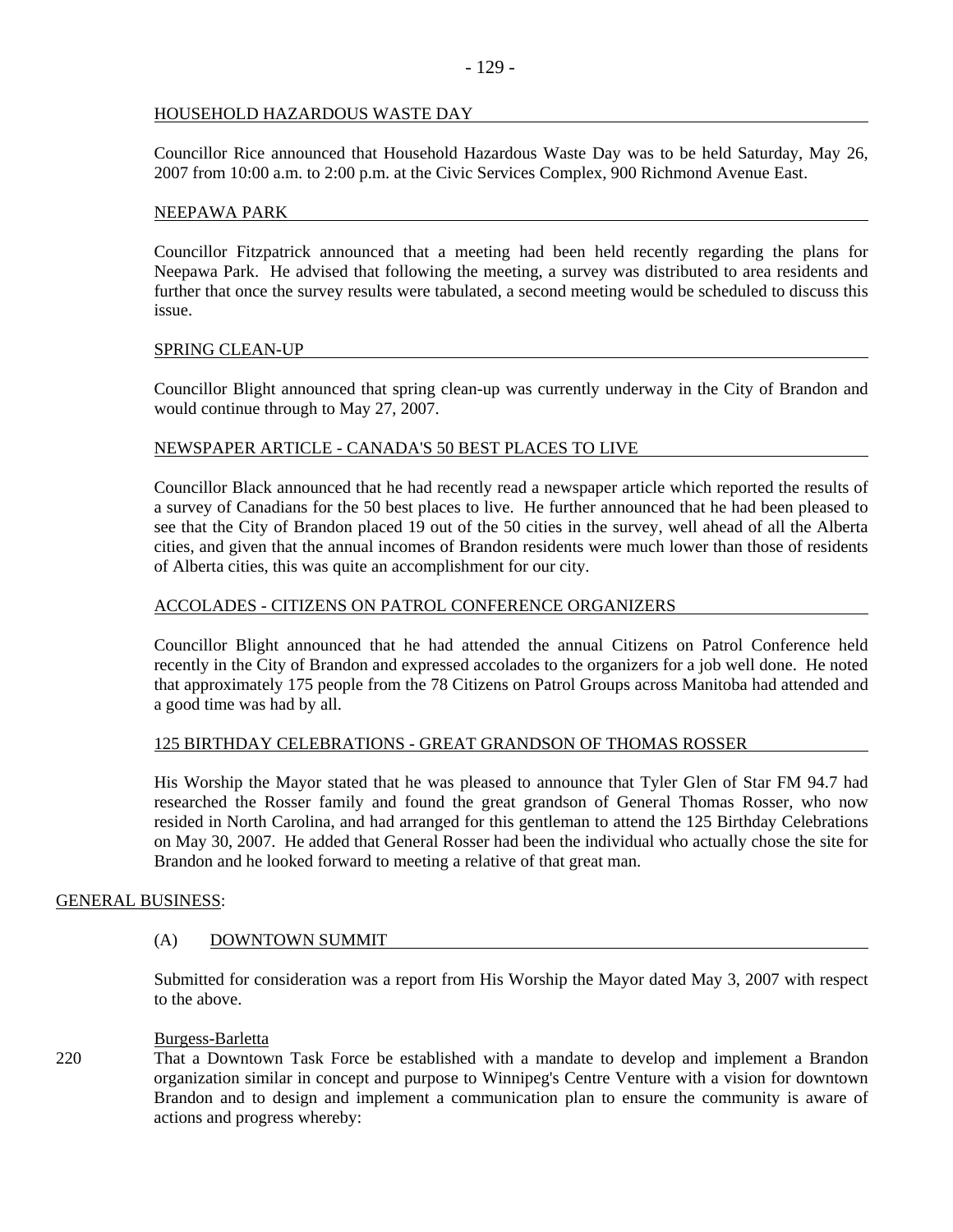- (a) the task force shall be comprised of Mayor Dave Burgess, Councillor Vince Barletta and Councillor Doug Paterson and seven (7) citizens-at-large members who shall be appointed by City Council following these positions being advertised and applied for;
- (b) the Task Force shall report on its activities to City Council every four months;
- (c) in 2007, organizational funds for the Task Force shall be provided through the Mayor's discretionary budget, Economic Development Brandon's projects budget line and additional revenue sources to be sought by the Task Force; and
- (d) 2008 funding for the Task Force shall be determined through the City's regular budget deliberation process. CARRIED.
- (B) PURCHASE OF PROPERTY THE FORMER SAFEWAY SITE AT 10TH STREET AND VICTORIA AVENUE

Considered was a report from the Property and Traffic Coordinator dated May 8, 2007 with respect to the above.

## Rice-Jessiman

221 That Two Million Three Hundred and Fifteen Thousand Two Hundred and Fifty Dollars (\$2,315,250) plus applicable land transfer taxes be funded from the Land Acquisition Reserve for the acquisition of the former Safeway site at 10th Street and Victoria Avenue (Parcels A and B, Plan 1751 BLTO) for the future location of the Brandon Police Services Facility. CARRIED.

### Jessiman-Black

- 222 That the above motion be amended by deleting therefrom the words: "Brandon Police Services Facility" and substituting therefor the words: "Safety Building". LOST.
	- (C) CONSTRUCTION OF UTILITIES AND PUBLIC WORKS PRIOR TO RE-ZONING AND/OR SUBDIVISION APPROVALS

City Council considered a report from the General Manager of Development Services dated May 2, 2007 with respect to the above.

## Paterson-Blight

- 223 That in order to allow developers to commence the installation of utilities and public works in advance of zoning and/or subdivision approval that may be required for such developments, development agreements may be submitted to City Council for consideration and possible approval pursuant to Subsection 151 (2) of The Planning Act subject to the developer agreeing to the following conditions which shall be contained in each development agreement:
	- (a) consideration of such agreements shall only be for land to be zoned RLL Residential Large Lot, RSF Residential Single Family or RLD Residential Low Density Multiple Family (up to and including 4 family dwelling units);
	- (b) the developer being prepared to commence such installation fully at his risk and liability and assuming full financial risk and responsibility for any work required in the development agreement without receipt of approvals for re-zoning and subdivision;
	- (c) the developer acknowledging that there is a formal approval process including public hearings which may impact the Brandon Planning Commission, Brandon City Council and/or the Board of the Brandon and Area Planning District;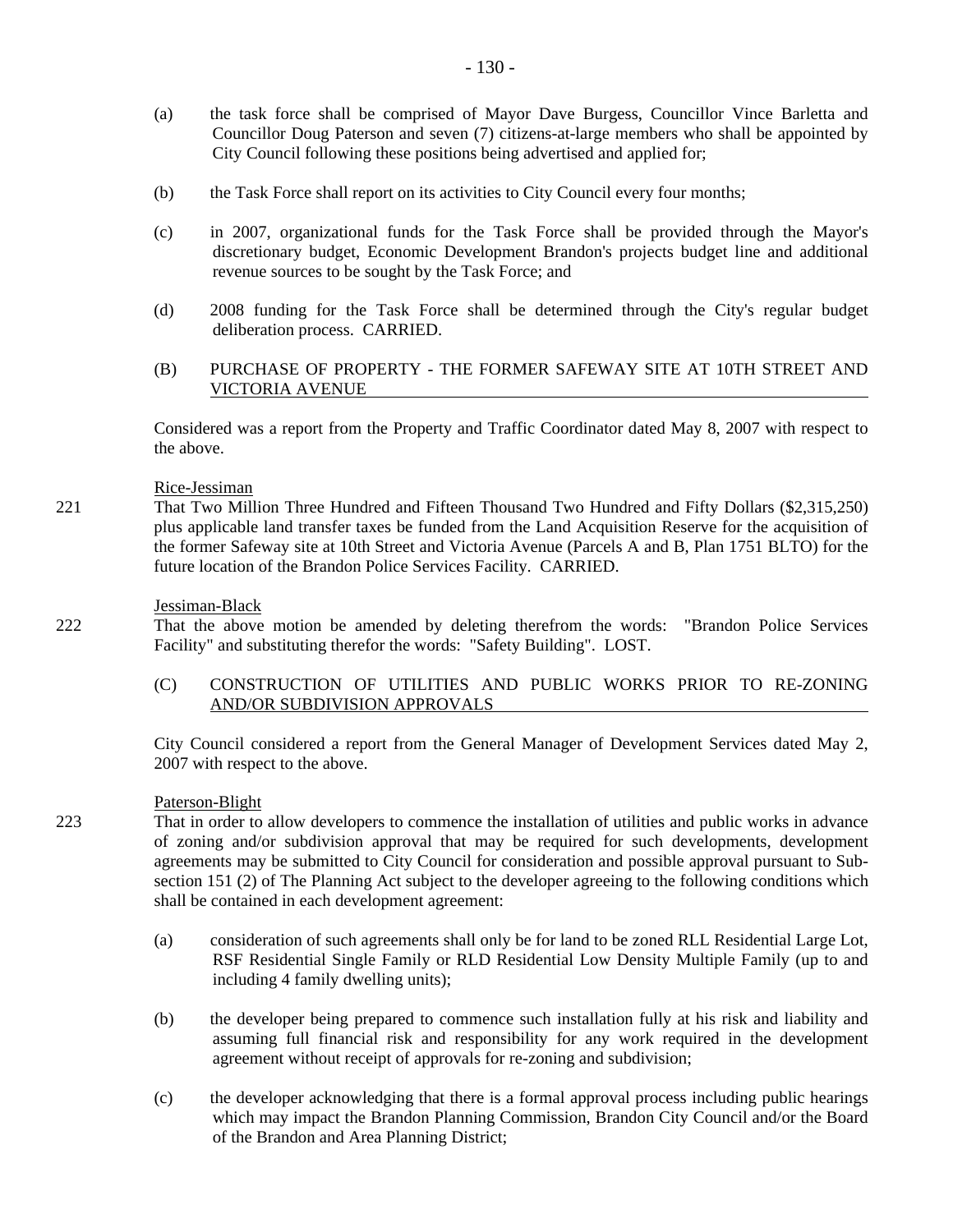- (d) City Council's approval of the development agreement shall not prejudice the Planning Commission, City Council and/or the Planning District Board or any of its members in their objective consideration of the re-zoning and/or subdivision of the land to be developed and any representation made in respect of the re-zoning;
- (e) the developer recognizing the right of Brandon City Council to modify the development agreement prior to final approvals of re-zoning and subdivision and confirming he will not object to such modifications; and
- (f) the developer allowing the registration of the development agreement by caveat against the land to be developed prior to final approvals of re-zoning and/or subdivision. CARRIED.
- (D) DEVELOPMENT AGREEMENT V.B.J. DEVELOPMENTS LTD., 2009 9TH STREET

Submitted for consideration was a report from the General Manager of Development Services dated May 2, 2007 with respect to the above.

## Campbell-Rice

224 That the development agreement between the City of Brandon and V.B.J. Developments Ltd. for the proposed bareland condominium lots in an existing RLD Residential Low Density Multiple Family Zone at 2009 - 9th Street as attached to the report of the General Manager of Development Services dated May 3, 2007 be approved and entered into. CARRIED.

## (E) DEVELOPMENT AGREEMENT - WAVERLY DEVELOPMENTS, 704 - 40TH AND 805 - 42ND STREETS

His Worship the Mayor declared an interest in this item of business as he is related to one of the partners in the corporation and left the Council Chamber without any further discussion to avoid a conflict.

City Council considered a report from the General Manager of Development Services dated May 3, 2007 with respect to the above.

## Blight-McCrae

225 That the development agreement between the City of Brandon and Waverly Developments Ltd. for the proposed single family subdivision at 704 - 40th and 805 - 42nd Streets as attached to the report of the General Manager of Development Services dated May 3, 2007 be approved and entered into. CARRIED.

Following the above motion being voted on, His Worship the Mayor re-entered the Council Chamber.

### (F) REQUEST FOR FINANCIAL DISASTER ASSISTANCE - SPRING FLOOD EVENT 2007

Considered was a report from the Emergency Coordinator dated April 26, 2007 with respect to the above.

### Paterson-Black

226 WHEREAS spring flooding resulted in the crest of the Assiniboine River rising to 1174.5 feet above sea level at First Street, Brandon on April 2, 2007, and caused extensive damage to private property in Brandon:

> NOW THEREFORE BE IT RESOLVED that the City of Brandon request the Manitoba Emergency Measures Organization to provide disaster financial assistance to affected residents of the City of Brandon. CARRIED.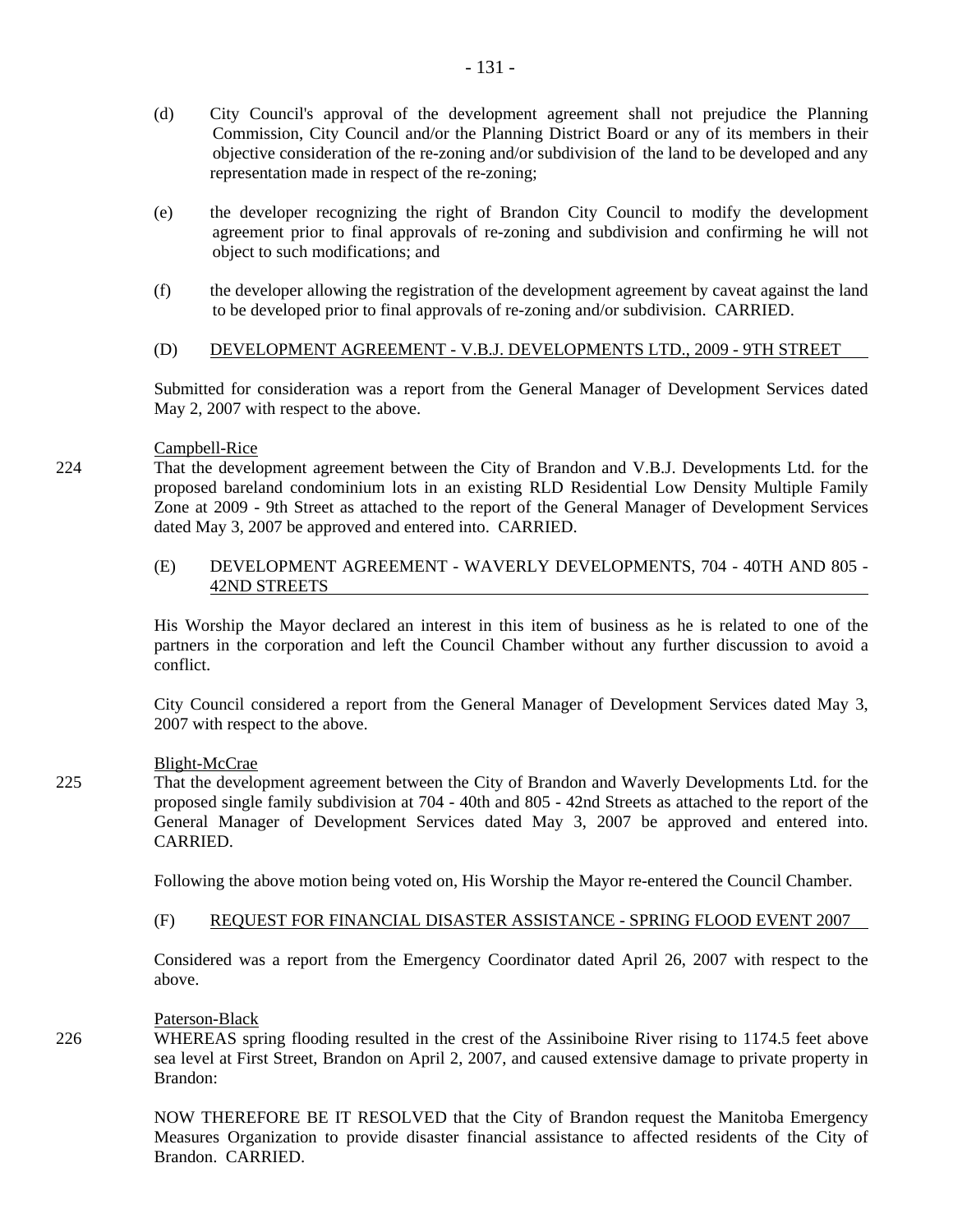## (G) PROPOSED ROAMING COMMUNITY LAND TRUST PROJECT - AFFORDABLE HOUSING DEMONSTRATION (CANADIAN MENTAL HEALTH ASSOCIATION)

Submitted for consideration was a report from the Property and Traffic Coordinator dated April 23, 2007 with respect to the above.

#### Rice-Jessiman

227 That amended Motion No. 1912 (City Council Meeting July 17, 2006) be further amended by deleting therefrom the words: "427 Rosser Avenue East (Lots 3/4, Block 35, Plan 4 BLTO) and substituting therefor the words: "439 Rosser Avenue East (Lots 1/2, Block 35, Plan 4 BLTO)";

> and further, that the offer to purchase agreement between the City of Brandon and the Canadian Mental Health Association Westman Region be amended accordingly. CARRIED.

#### (H) TENDER NO. 55/07 - CONTRACT D ISLAND PARK LDS

Councillor Rice declared an interest in this item of business as he is employed in the industry and left the Council Chamber without any further discussion to avoid a conflict.

Considered was a report from the General Manager of Development Services dated May 4, 2007 with respect to the above.

#### McCrae-Harwood

228 That the low bid of Cumming & Dobbie (1986) Ltd. for Contract D Island Park LDS as per tender and specifications at a cost of \$794,008.90 (including GST) be accepted;

> and further, that additional funds in the amount of \$260,000.00 be allocated from the Storm Sewer Reserve Fund to the 2007 Engineering Division Capital Budget to complete the project. CARRIED.

Following the above motion being voted on, Councillor Rice re-entered the Council Chamber.

### BY-LAWS:

NO. 6855 - TO REZONE PROPERTY LOCATED AT 1501 BRAECREST DRIVE FROM DR DEVELOPMENT RESERVE ZONE TO RHD RESIDENTIAL HIGH DENSITY MULTIPLE FAMILY ZONE (TINES O/B/O BRADLEY SAND AND GRAVEL LTD.) 3RD READING

> As the requirement for execution of a development agreement prior to third reading had not been complied with, this item was removed from the agenda.

NO. 6856 - TO REZONE PROPERTY LOCATED AT 304 - 19TH STREET NORTH FROM OS OPEN SPACE ZONE TO RMD RESIDENTIAL MODERATE DENSITY MULTIPLE FAMILY ZONE (HOWARTH O/B/O THE OTHER PLACE HOTEL) 3RD READING

> Submitted for consideration was a report from the Planning Department of Development Services dated May 14, 2007 with respect to the above.

It was noted that this by-law had received second reading at the April 2, 2007 meeting of City Council.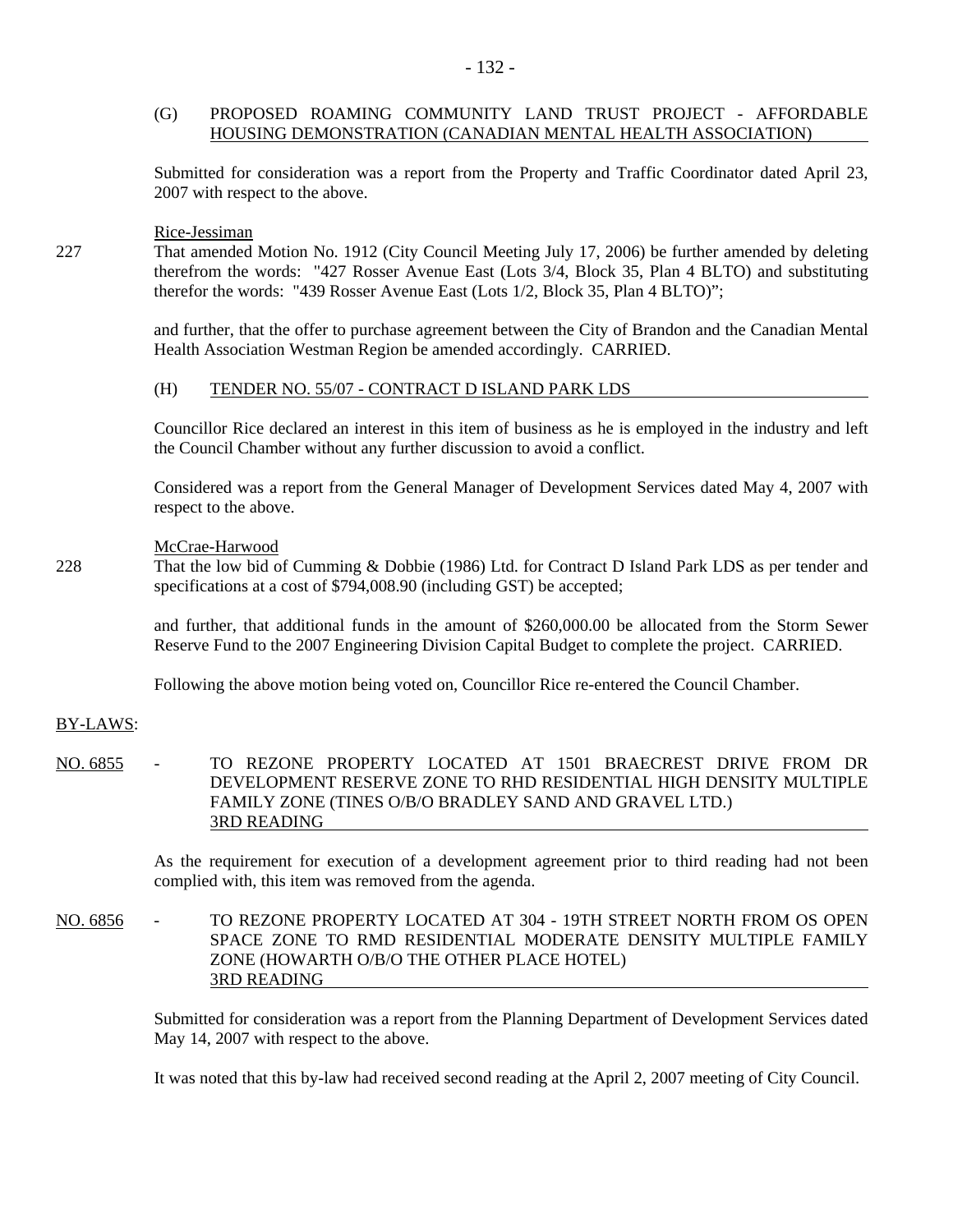Paterson-Fitzpatrick

229 That By-law No. 6856 to rezone property located at 304 - 19th Street North (Lots 1/5, Block 2, Plan 229 BLTO) from OS Open Space Zone to RMD Residential Moderate Density Multiple Family Zone be read a third and final time. CARRIED.

> In accordance with Section 137 of The Municipal Act, a recorded vote was taken on the motion to give By-law No. 6856 third reading.

- EOR<br>His Worship Mavor Burgess Martin March 2014 His Worship Mayor Burgess Councillor Barletta Councillor Black Councillor Blight Councillor Campbell Councillor Fitzpatrick Councillor Harwood Councillor Jessiman Councillor McCrae Councillor Paterson Councillor Rice
- NO. 6860 TO CLOSE AND CONVEY A PORTION OF 7TH STREET LOCATED SOUTH OF PRINCESS AVENUE AND NORTH OF LORNE AVENUE IN PLAN 2 TO THE CITY OF BRANDON 2ND AND 3RD READINGS

It was noted that this by-law had received first reading at the April 2, 2007 meeting of City Council.

#### Barletta-Harwood

230 That By-law No. 6860 to close and convey a portion of 7th Street located south of Princess Avenue and north of Lorne Avenue in Plan 2 to the City of Brandon and to repeal By-law No. 6789 be read a second time. CARRIED.

#### Barletta-Paterson

231 That this by-law be read a third and final time. CARRIED.

In accordance with Section 137 of The Municipal Act, a recorded vote was taken on the motion to give By-law No. 6860 third reading.

FOR AGAINST<br>His Worship Mavor Burgess AGAINST His Worship Mayor Burgess Councillor Barletta Councillor Black Councillor Blight Councillor Campbell Councillor Fitzpatrick Councillor Harwood Councillor Jessiman Councillor McCrae Councillor Paterson Councillor Rice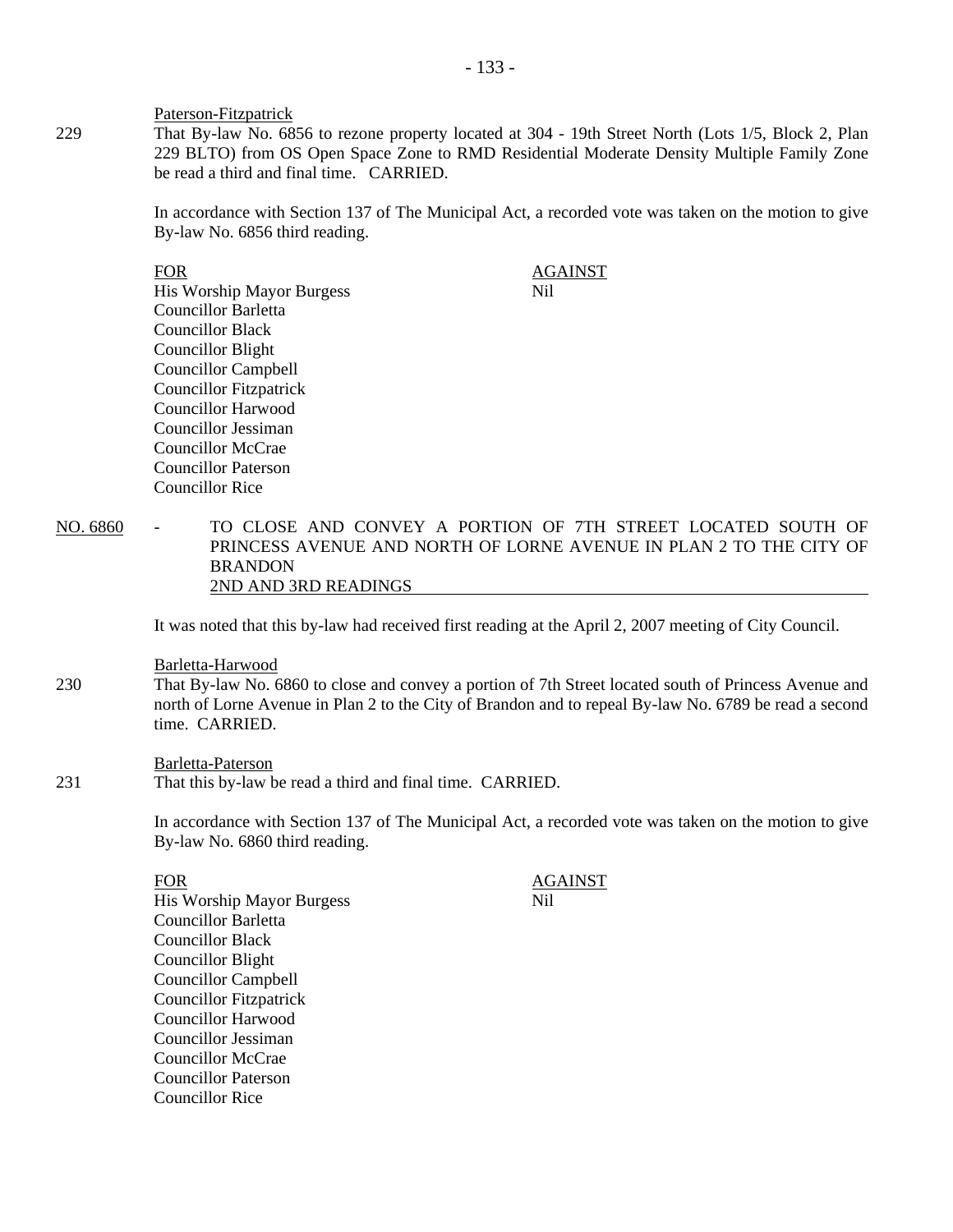## NO. 6864 - TO RENAME THE WESTBRAN STADIUM RESERVE FUND TO ANDREWS FIELD RESERVE FUND 2ND AND 3RD READINGS

It was noted that this by-law had received first reading at the April 2, 2007 meeting of City Council.

Paterson-McCrae

- 232 That By-law No. 6864 to rename the Westbran Stadium Reserve Fund to Andrews Field Reserve Fund be read a second time. CARRIED.
- Paterson-Blight 233 That this by-law be read a third and final time. CARRIED.

In accordance with Section 137 of The Municipal Act, a recorded vote was taken on the motion to give By-law No. 6864 third reading.

| <b>FOR</b>                    | <b>AGAINST</b> |  |
|-------------------------------|----------------|--|
| His Worship Mayor Burgess     | Nil            |  |
| Councillor Barletta           |                |  |
| <b>Councillor Black</b>       |                |  |
| Councillor Blight             |                |  |
| <b>Councillor Campbell</b>    |                |  |
| <b>Councillor Fitzpatrick</b> |                |  |
| Councillor Harwood            |                |  |
| Councillor Jessiman           |                |  |
| Councillor McCrae             |                |  |
| <b>Councillor Paterson</b>    |                |  |
| Councillor Rice               |                |  |

NO. 6865 - TO AMEND TAXI BY-LAW NO. 6781 TO ALLOW CERTAIN EXEMPTIONS FOR CHARTER-ONLY BUSINESSES AND TO CLARIFY DISPATCH REQUIREMENTS 2ND AND 3RD READINGS

> Submitted for consideration was a report from the General Manager of Corporate Services dated April 4, 2007 with respect to the above.

It was noted that this by-law had received first reading at the April 23, 2007 meeting of City Council.

#### Barletta-Blight

That By-law No. 6865 to amend Taxi By-law No. 6781 to allow certain exemptions for charter-only business and to clarify dispatch requirements be read a second time. NOT VOTED ON.

#### Rice-McCrae

234 That this by-law be amended with respect to dispatch requirements by deleting in the preamble, the words: "and to clarify dispatch requirements", by deleting sub-section 1.(b)(iv) in its entirety and by renumbering sub-section 1.(b)(v) to 1.(b)(iv);

> and further, that the above deleted provision be referred to Administration for consideration in conjunction with the presentation by Bryan Edwards of 1-United Taxi Group regarding the dispatch requirements made at the meeting of City Council held May 14th, 2007 for report to City Council in the fall of 2007 as part of Administration's overall review of the City's Taxi By-law. CARRIED.

#### Barletta-Blight

235 That this by-law, as amended, be read a second time. CARRIED.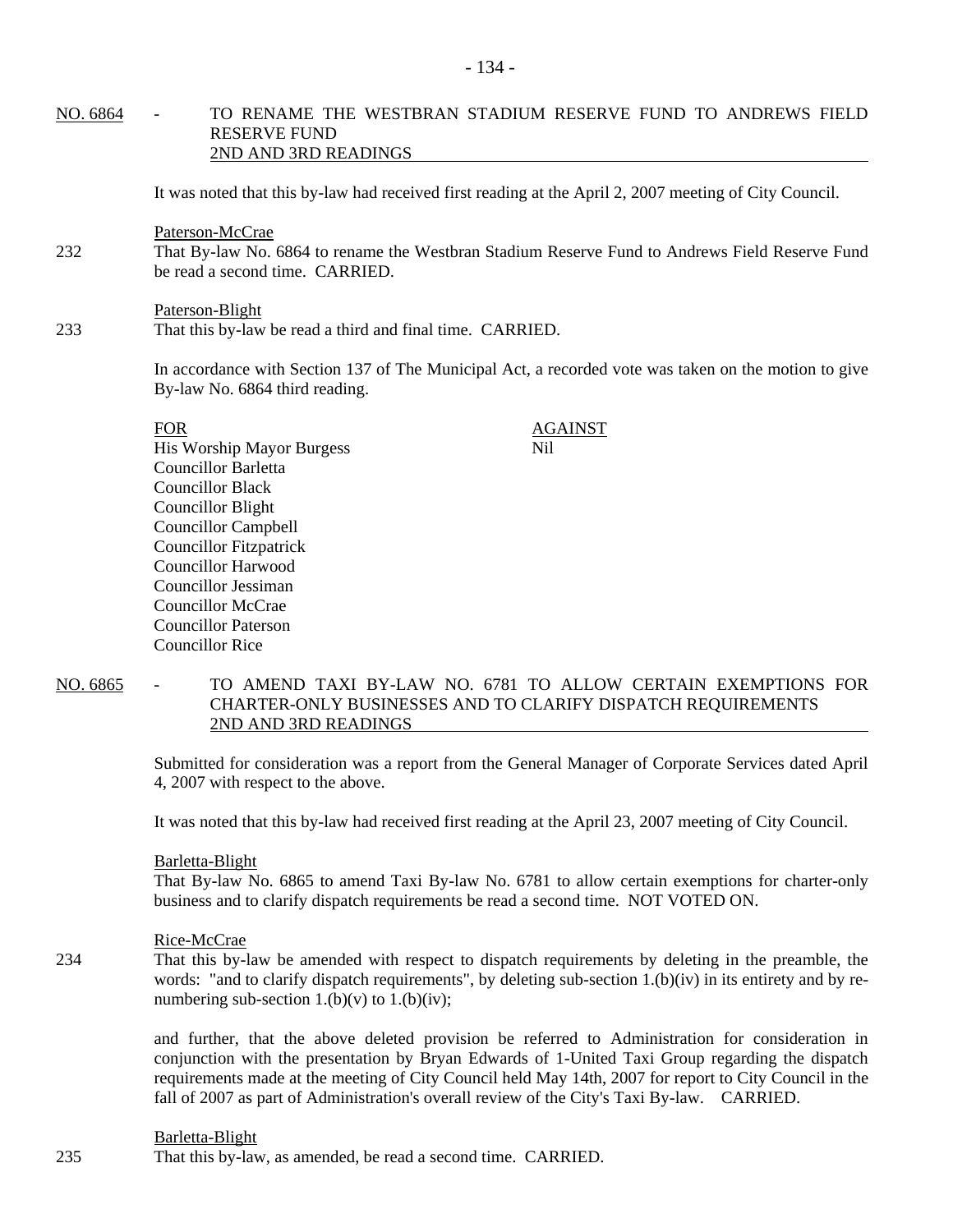Barletta-Jessiman 236 That this by-law be read a third and final time. CARRIED.

> In accordance with Section 137 of The Municipal Act, a recorded vote was taken on the motion to give By-law No. 6864 third reading.

FOR AGAINST His Worship Mayor Burgess Nil Councillor Barletta Councillor Black Councillor Blight Councillor Campbell Councillor Fitzpatrick Councillor Harwood Councillor Jessiman Councillor McCrae Councillor Paterson Councillor Rice

Prior to the above motions being voted on, it was requested that input from Manitoba Public Insurance be sought with respect to mobile dispatch devices.

NO. 6867 - TO AMEND TEMPORARY SIGN BY-LAW NO. 6854 WITH RESPECT TO VEHICLE AND TRAILER SIGNS 1ST READING

> Submitted for consideration was a report from the General Manager of Development Services dated April 23, 2007 with respect to the above.

### Blight-Paterson

237 That By-law No. 6867 to amend Temporary Sign By-law No. 6854 with respect to vehicle and trailer signs be read a first time. CARRIED.

## GIVING OF NOTICE:

## (A) PLAN FOR RELOCATION OF INDUSTRIAL AND LIGHT INDUSTRIAL BUSINESSES FROM THE ASSINIVIEW SUBDIVISION

In accordance with Rule 60 of City Council Procedure By-law No. 6645, Councillor Paterson gave notice of his intent to introduce at the May 28, 2007 meeting of City Council the following motion:

"That Administration be requested to formulate a plan for Council consideration whereby all industrial or light industrial firms in the Assiniview Subdivision be encouraged or contracted to relocate to other areas in Brandon such that Assiniview's Master Plan be proceed as passed by Council."

(B) REQUEST TO THE FEDERATION OF CANADIAN MUNICIPALITIES TO LOBBY THE FEDERAL GOVERNMENT TO PETITION THE GOVERNMENT OF THE UNITED STATES WITH RESPECT TO ACCEPTANCE OF SECURE, HIGH TECH DRIVERS' LICENSES IN PLACE OF PASSPORT REQUIREMENTS

In accordance with Rule 60 of City Council Procedure By-law No. 6645, Councillor Jessiman gave notice of his intent to introduce at the May 28, 2007 meeting of City Council the following motion: